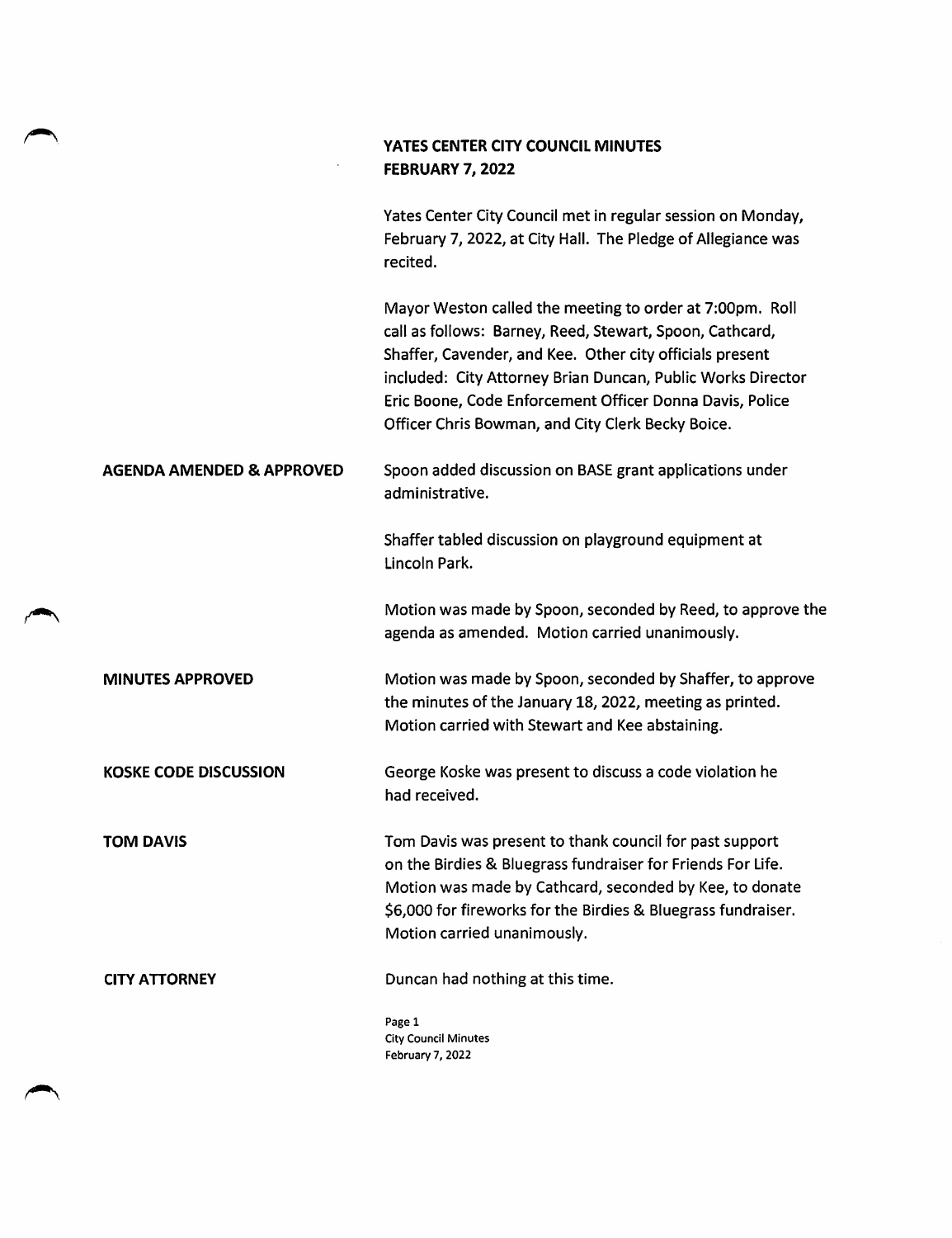## COMMITTEE REPORTS ADMINISTRATIVE PRAIRIE SPRINGS APTS

Spoon presented a business incentives application from Prairie Springs Apartments. All necessary paperwork was provided. Motion was made by Cathcard, seconded by Reed, to reimburse \$1,273.64 in city property taxes and allow for free water only, up to \$3,000.00. Motion carried with Kee voting no.

ARPA FUNDS **It was the consensus of the council to have the committees** return the requests for usage of the ARPA funds to the city clerk by March 31. The requests will be forwarded to the grant administrator to see if they qualify for the funding.

SPARKS FUNDING Discussion on possible projects to apply for SPARKS funding was held at a work session prior to council meeting.

> Motion was made by Spoon, seconded by Shaffer, to apply for SPARKS funding in the amount of \$500,000.00 for repair work needed in the pipe gallery at the water plant. Motion carried unanimously.

Motion was made by Spoon, seconded by Shaffer, to apply for SPARKS funding in the amount of \$500,000.00 as a match to apply for a CCLIP grant to resurface sections of Highway 75, south of the 54/75 intersection. Motion carried unanimously.

Motion was made by Cathcard, seconded by Cavender, to apply for SPARKS funding in the amount of \$400,000.00 for the South Owl Lake Improvement Project. Motion carried unanimously.

Motion was made by Cathcard, seconded by Shaffer, to apply for SPARKS funding in the amount of \$12,000.00 for handheld radios for the fire department. Motion carried unanimously.

Motion was made by Spoon, seconded by Kee, to apply for SPARKS funding in the amount of \$350,000.00 for Green Street Concrete Box Culvert Project. Motion carried unanimously.

Page 2 City Council Minutes February 7, 2022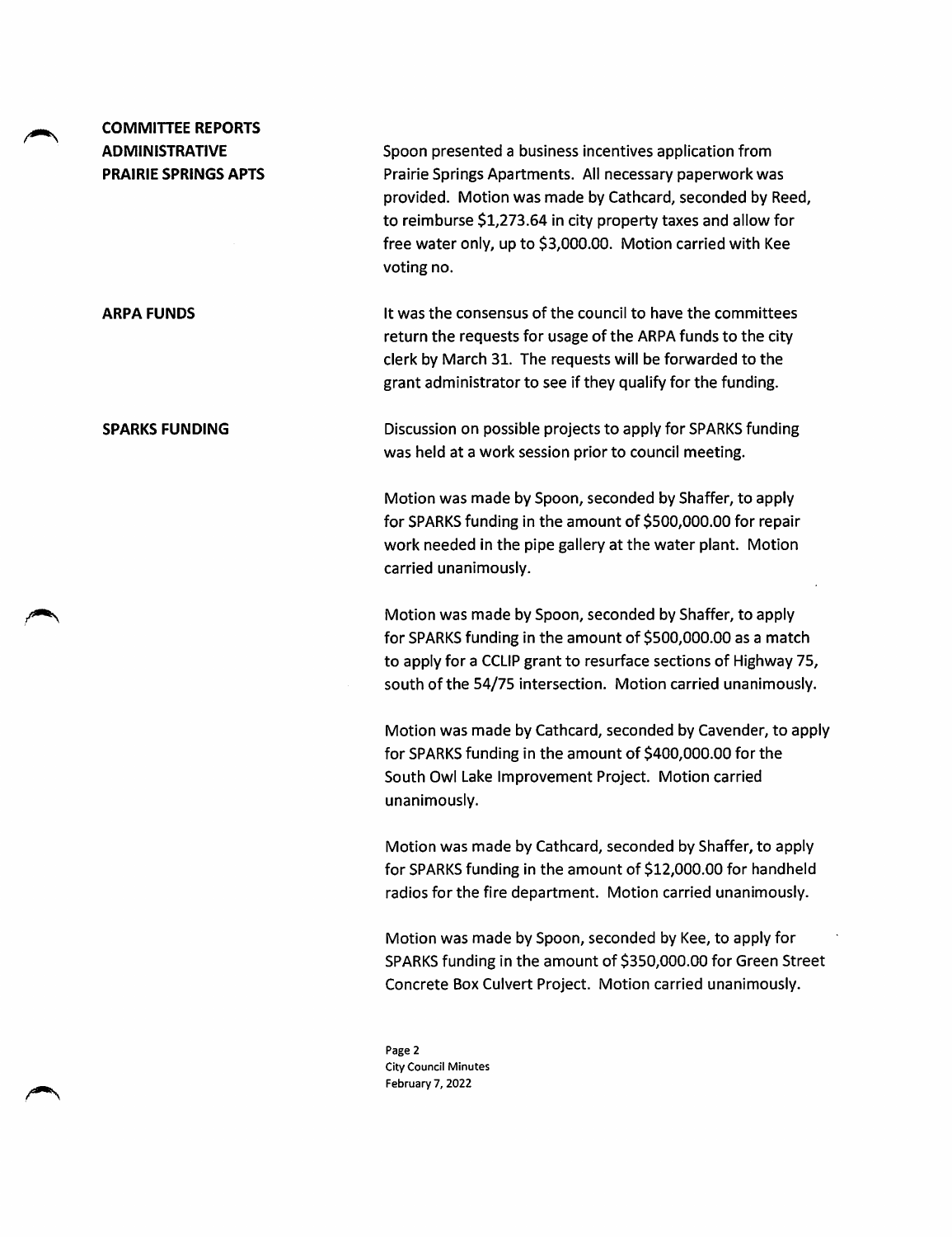| 706 S KALIDA                        | Duncan informed council that he would have the necessary<br>resolution to abate the nuisance at 706 S Kalida at the meeting<br>following a 30-day notification period of the owner.                                                                                              |
|-------------------------------------|----------------------------------------------------------------------------------------------------------------------------------------------------------------------------------------------------------------------------------------------------------------------------------|
| <b>HAMM REC COMM</b>                | Motion was made by Spoon, seconded by Kee, to appoint Karl<br>Hamm to the YC Recreation Commission. Motion carried<br>unanimously.                                                                                                                                               |
| <b>STRATMAN HOUSING AUTHORITY</b>   | Weston appointed Ed Stratman to the Yates Center Housing<br>Authority. Motion was made by Cathcard, seconded by Shaffer,<br>to confirm Weston's appointment. Motion carried<br>unanimously.                                                                                      |
| <b>BARNEY HOUSING AUTHORITY</b>     | Weston appointed Don Barney to the Yates Center Housing<br>Authority. Motion was made by Cathcard, seconded by Kee,<br>to confirm Weston's appointment. Motion carried with<br>Barney and Shaffer abstaining.                                                                    |
| <b>BASE GRANT</b>                   | Spoon informed council that she had been contacted by<br>Revitalize YC to see if the city would be interested in<br>applying for a BASE grant. Cathcard requested it be put on<br>the agenda for the next meeting.                                                               |
| <b>SAFETY</b>                       |                                                                                                                                                                                                                                                                                  |
| <b>FIRST RESPONDER COVID POLICY</b> | Cathcard presented an addition to the employee covid policy<br>relating to first responders. Motion was made by Cathcard,<br>seconded by Kee, to add the change as presented. Motion<br>carried unanimously.                                                                     |
| <b>PUBLIC WORKS</b>                 |                                                                                                                                                                                                                                                                                  |
| <b>BIDS TO REPAIR SPILLWAY</b>      | Motion was made by Spoon, seconded by Kee, to solicit bids<br>for repairing the spillway dam at the Yates Center Reservoir,<br>using the specifications drawn up by Agricultural Engineering.<br>Bids to be returned by 5:00pm, Friday, March 18. Motion<br>carried unanimously. |
| <b>BOX CULVERT BIDS</b>             | Motion was made by Spoon, seconded by Shaffer, to authorize<br>Wilson & Company to solicit bids to replace the box culvert on<br>Reservoir Road. Bids to be returned by 5:00pm, Friday,<br>March 18. Motion carried unanimously.                                                 |
|                                     | Page 3<br><b>City Council Minutes</b><br>February 7, 2022                                                                                                                                                                                                                        |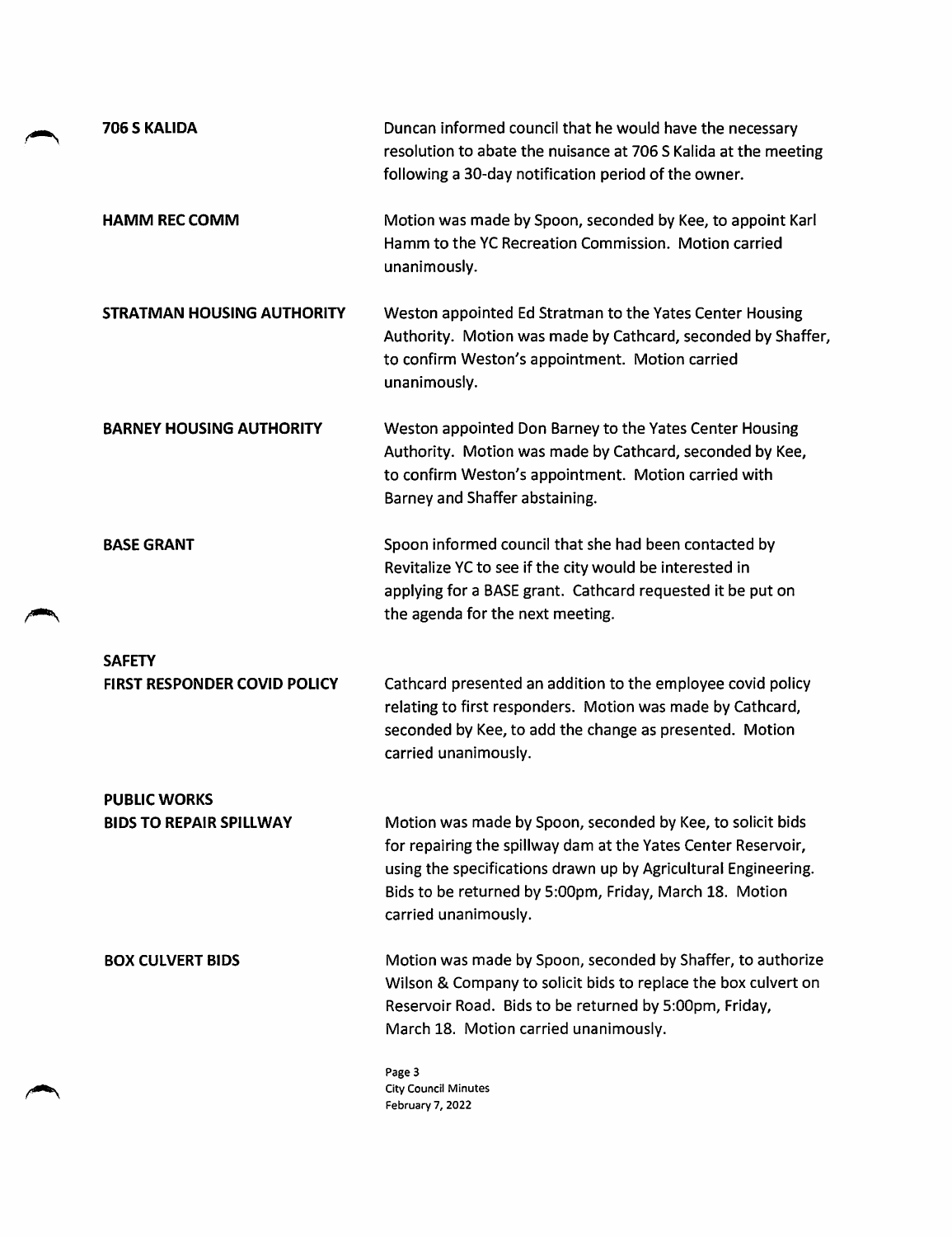| <b>MAYOR COMMENTS</b><br><b>DUNCAN CITY ATTORNEY</b> | Weston appointed Brian Duncan as City Attorney. Motion was<br>made by Cathcard, seconded by Kee, to approve Weston's<br>appointment. Motion carried unanimously.                                         |
|------------------------------------------------------|----------------------------------------------------------------------------------------------------------------------------------------------------------------------------------------------------------|
| LACY MUNICIPAL JUDGE                                 | Weston appointed William Lacy as Municipal Judge. Motion<br>was made by Cathcard, seconded by Cavender, to approve<br>Weston's appointment. Motion carried unanimously.                                  |
| <b>OFFICIAL DEPOSITORIES</b>                         | Weston appointed GN Bank and Piqua State Bank as the<br>official city depositories. Motion was made by Cathcard,<br>seconded by Shaffer, to approve Weston's appointment.<br>Motion carried unanimously. |
| <b>OFFICIAL NEWSPAPER</b>                            | Weston appointed The Yates Center News as the official<br>city newspaper. Motion was made by Cathcard, seconded<br>by Stewart, to approve Weston's appointment. Motion<br>carried unanimously.           |
| <b>COMMITTEE APPOINTMENTS</b>                        | Weston appointed the following council committees:                                                                                                                                                       |
|                                                      | Administrative - Kee (chair), Shaffer, Barney, Spoon                                                                                                                                                     |
|                                                      | Safety - Cathcard (chair), Reed, Stewart, Cavender                                                                                                                                                       |
|                                                      | Public Works - Spoon (chair), Barney, Stewart, Kee                                                                                                                                                       |
|                                                      | Parks & Public Lands - Reed (chair), Shaffer, Cathcard,<br>Cavender                                                                                                                                      |
|                                                      | Motion was made by Kee, seconded by Cavender, to approve<br>Weston's appointments. Motion carried unanimously.                                                                                           |
| <b>CLAIMS &amp; VOUCHERS</b>                         | Motion was made by Kee, seconded by Cathcard, to pay the<br>claims and vouchers in the amount of \$262,599.34. Motion<br>carried unanimously.                                                            |
|                                                      | Page 4<br><b>City Council Minutes</b>                                                                                                                                                                    |

 $\sim$  -

City Council Minutes February 7, 2022